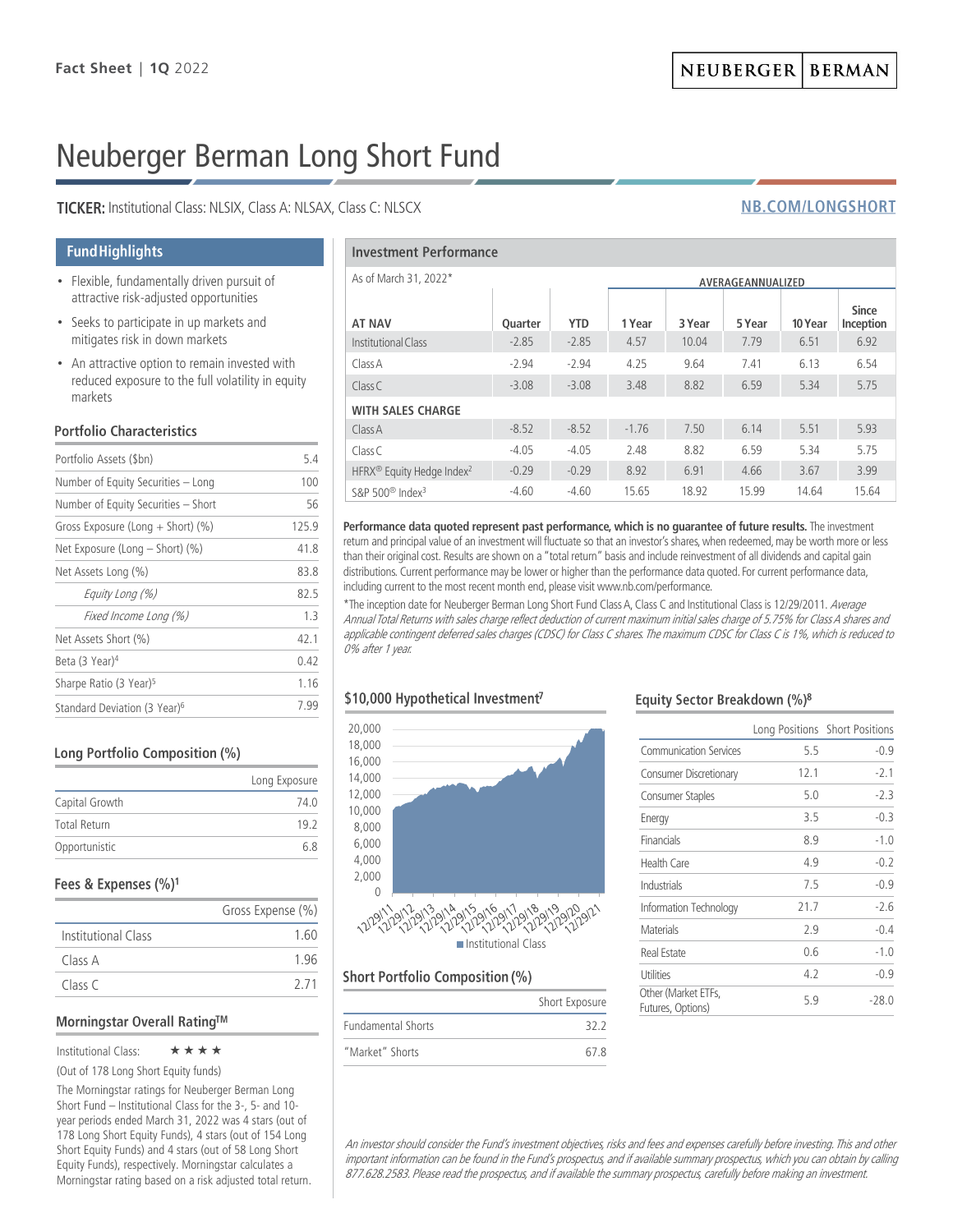#### Top 10 Long Equity Holdings (%)

|                                |     | Investment Bucket   |
|--------------------------------|-----|---------------------|
| Microsoft Corporation          | 3.4 | Capital Growth      |
| Amazon.com, Inc.               | 3.1 | Capital Growth      |
| Apple Inc.                     | 2.8 | Capital Growth      |
| Fanatics Holdings, Inc Class A | 26  | Capital Growth      |
| Alphabet Inc. Class A          | 2.4 | Capital Growth      |
| JPMorgan Chase & Co.           | 2.2 | Capital Growth      |
| McDonald's Corporation         | 21  | <b>Total Return</b> |
| Union Pacific Corporation      | 2.1 | Capital Growth      |
| <b>TJX Companies Inc</b>       | 2.0 | Capital Growth      |
| NextEra Energy, Inc.           | 20  | <b>Total Return</b> |

#### Top 5 Fundamental Short Equity Holdings (%)

| Consolidated Edison, Inc.         | -0.6   |
|-----------------------------------|--------|
| Western Union Company             | $-0.5$ |
| Campbell Soup Company             | $-0.5$ |
| Lamar Advertising Company Class A | $-0.5$ |
| Automatic Data Processing, Inc.   | -0.4   |

#### **Management Team**

#### **CHARLES KANTOR** 29 Years of Industry Experience

#### **MARC REGENRALIM** 22 Years of Industry Experience

The composition, sectors, holdings and other characteristics of the Fund are as of the period shown and are subject to change without notice. All exposure information reflects notional value of underlying securities as applicable.

Since the Fund will typically hold both long and short positions, an investment in the Fund will involve market risks associated with different types of investment decisions than those made for a typical "long only" fund. There is no quarantee that the use of long and short positions will succeed in limiting the Fund's exposure to market movements, sector-swings or other risk factors.

Short sales involve selling a security the Fund does not own in anticipation that the security's price will decline. Short sales may help hedge against general market risk to the securities held in the portfolio but theoretically present unlimited risk on an individual stock basis, since the Fund may be required to buy the security sold short at a time when the security has appreciated in value. The Fund may not always be able to close out a short position at a favorable time and price. If the Fund covers its short sale at an unfavorable price, the cover transaction is likely to reduce or eliminate any gain, or cause a loss to the Fund, as a result of the short sale.

Investing in foreign securities may involve greater risks than investing in securities of U.S. issuers, such as currency fluctuations, potential social, political or economic instability, restrictions on foreign investors, less stringent regulation and less market liquidity.

Shares in the Fund may fluctuate based on interest rates, market condition, credit quality and other factors. In a rising interest rate environment, the value of the Fund's fixed income investments is likely to fall.

Use of derivatives is a highly specialized activity that can involve investment techniques and risks different from, and in some respects greater than, those associated with more traditional investments. Derivatives can be highly complex, can create leverage, may be highly volatile and the Fund could lose more than the amount it invests. Derivatives may at times be highly illiquid, and the Fund may not be able to close out or sell a derivative at a particular time or at an anticipated price. Derivatives can be difficult to value. There may be imperfect correlation between the behavior of a derivative and that of the reference instrument underlying the derivative. Derivatives involve counterparty risk, which is the risk that the other party to the derivative will fail to make required payments or otherwise comply with the terms of the derivative.

Derivative instruments and short sales may also have an effect similar to that of leverage and can result in losses to the Fund that exceed the amount originally invested. Leverage may amplify changes in the Fund's net asset value ("NAV").

Investments in private companies, including companies that have not yet issued securities publicly in an initial public offering involve greater risks than investments in securities of publicly traded companies. Securities issued by these private companies are generally not freely or publicly tradable so the Fund may not have the opportunity to purchase, or the ability to sell, these securities in the amounts, or at the prices, the Fund desires.

The COVID-19 health pandemic has negatively affected and may continue to affect the economies of many nations, individual companies and the global securities and commodities markets. This has impacted and may continue to impact the issuers of the securities held by the Fund.

For each retail mutual fund with at least a three-year history, Morningstar calculates a Morningstar Rating based on a Morningstar Risk-Adjusted Return measure that accounts for variation in a fund's monthly performance (including the effects of sales charges, loads and redemption fees), placing more emphasis on downward variations and rewarding consistent performance. The top 10% of funds in each category receive five stars, the next 22.5% receive four stars, the next 35% receive three stars, the next 22.5% receive two stars and the bottom 10% receive one star. (Each share class is counted as a fraction of one fund within this scale and rated separately, which may cause slight variations in the distribution percentages.) The Overall Morningstar Rating for a retail mutual fund is derived from a weighted average of the performance figures associated with its three-, five- and 10-year (if applicable) Morningstar Rating metrics. Ratings are ©2022 Morningstar, Inc. All Rights Reserved. The information contained herein: (1) is proprietary to Morningstar and/or its content providers; (2) may not be copied or distributed; and (3) is not warranted to be accurate, complete or timely. Neither Morningstar nor its content providers are responsible for any damages or losses arising from any use of this information.

1 Gross expense represents the total annual operating expenses that shareholders pay (after the effect of fee waivers and/or expense reimbursement). The Fund's Investment Manager (the "Manager") contractually caps certain direct expenses the Fund (excluding interest, taxes, brokerage commissions, acquired fund fees and expenses, dividend and interest expenses relating to short sales, and extraordinary expenses, if any; consequently, total (net) expenses may exceed the contractual cap) through 10/31/2025 for Institutional Class at 1.70%, 2.06% for Class A and 2.81% for Class C (each as a % of average net assets). As of the Fund's most recent prospectus, the Manager was not required to waive or reimburse any expenses pursuant to this arrangement. Absent such arrangements, which cannot be changed without Board approval, the returns may have been lower. Information is as of the most recent prospectus dated 2/28/2022.

2 The HFRX Equity Hedge Index is an index of select hedge funds focusing on Equity Hedge strategies. Equity Hedge strategies maintain positions both long and short in primarily equity and equity derivative securities. A wide variety of investment processes can be employed to arrive at an investment decision. Equity Hedge managers would typically maintain at least 50%, and may in some cases be substantially entirely invested in equities, both long and short.

3 The S&P 500® Index is a float-adjusted, market capitalization-weighted index that focuses on the large-cap segment of the U.S. equity market, and includes a significant portion of the total value of the market.

4 Beta is a measure of the systematic risk of a security or portfolio. Beta measures the historical sensitivity of portfolio or security excess returns to movement in the excess return of the market index.